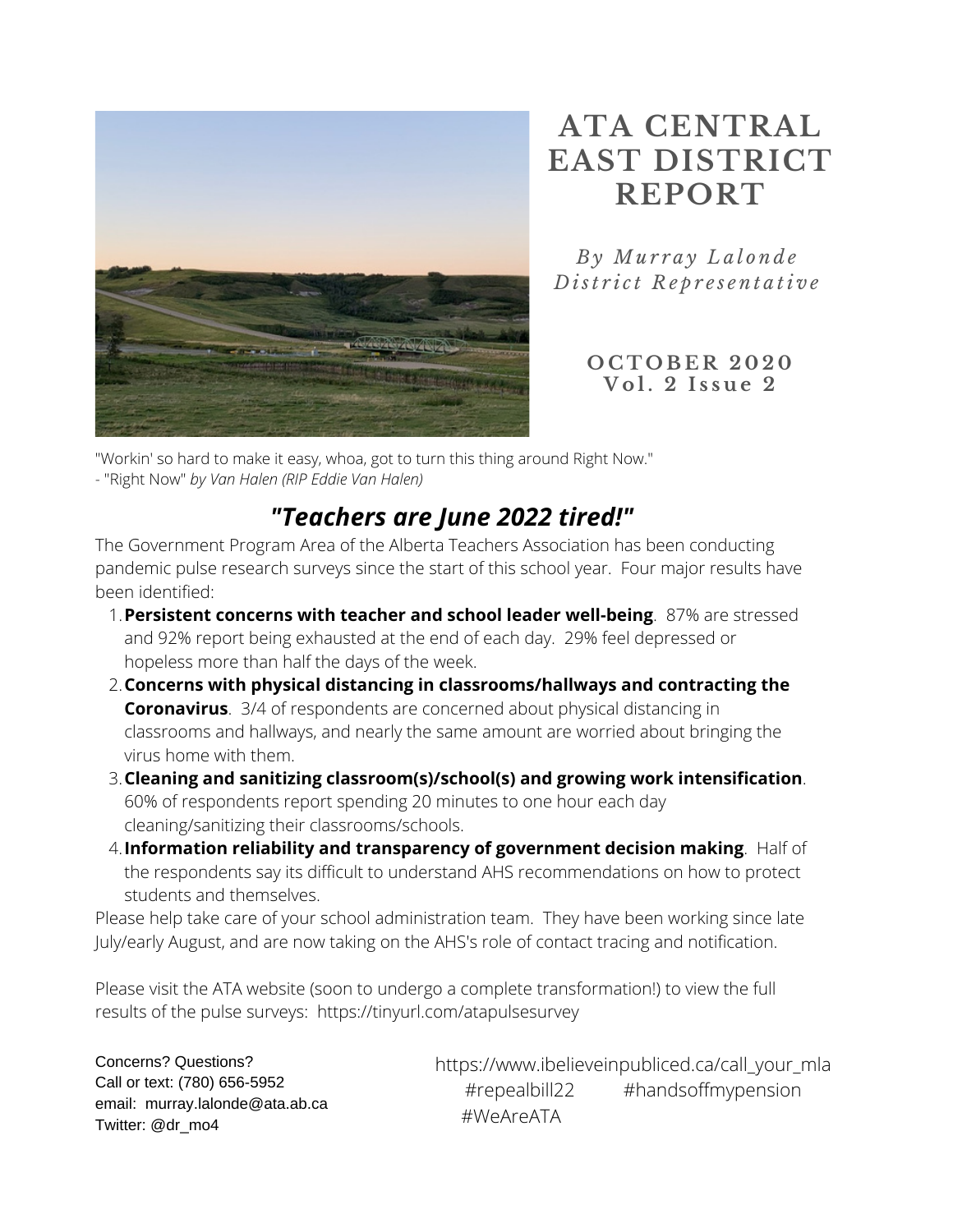### Provincial Executive Council - Oct 22/23, 2020

### **Professional Development Area**

All Teachers' Conventions are virtual this year, and teachers are not expected to attend convention from their worksites. However, some teachers are not able to obtain reliable internet outside of their schools. Please let your ATA School Representative know if this is the case, so they can let your Local Council help you out.

Specialist Councils will also be holding their conferences virtually for this calendar year. Each ATA member is able to join, at no extra cost, the specialist council of their choice.

PD webinars have been very well-received, and teachers across Alberta express their thanks for an amazing array of no-cost professional development. If you have missed any of the webinars, worry not - the webinars will be/have been recorded as both video recordings and audio podcasts and will be available at ATAPDwebinars2020.sched.com.

The U of A is offering a free 12-week Massive Open Online Course on Indigenous Canada, available at www.ualberta.ca/admissions-programs/online-courses/indigenous-canada.

### **Government Area**

The pulse surveys (see page 1) have sparked interest in the media, and have proven their importance in advocacy for teachers. Dr. Phil McRae has been described by one of our local presidents as a research guru; if you are looking to follow someone on Twitter, I strongly suggest @philmcrae.

### **Teacher Employment Services**

Call trends at all locations from June 1 through September 30 = 2690 calls! Over 1000 of the calls were made in August by teachers concerned for their health and wellness.

Collective Bargaining Conference (CBC, the conference formerly know as TWAC) will happen on Saturday, November 28. Since this is a virtual conference, Local Teacher Welfare Committees will be able to send ALL of their members instead of the usual 4. TWC members - this is a fantastic opportunity to build skills and advance your education level in the Teacher Welfare Education Program (TWEP). If you don't receive the registration directly to your personal email, please ask your TWC Chair to forward the CBC registration.

Central Table Bargaining - we will soon meet with the Teachers' Employer Bargaining Association (TEBA) to do the first step in negotiations: bargain the List of All Matters (LAM). The LAM is the decisive list of what can be bargained centrally and locally. Your CTBC will host TEBA at the Barnett House Auditorium, ensuring proper COVID meeting protocols are followed. This is one meeting that cannot happen over Zoom.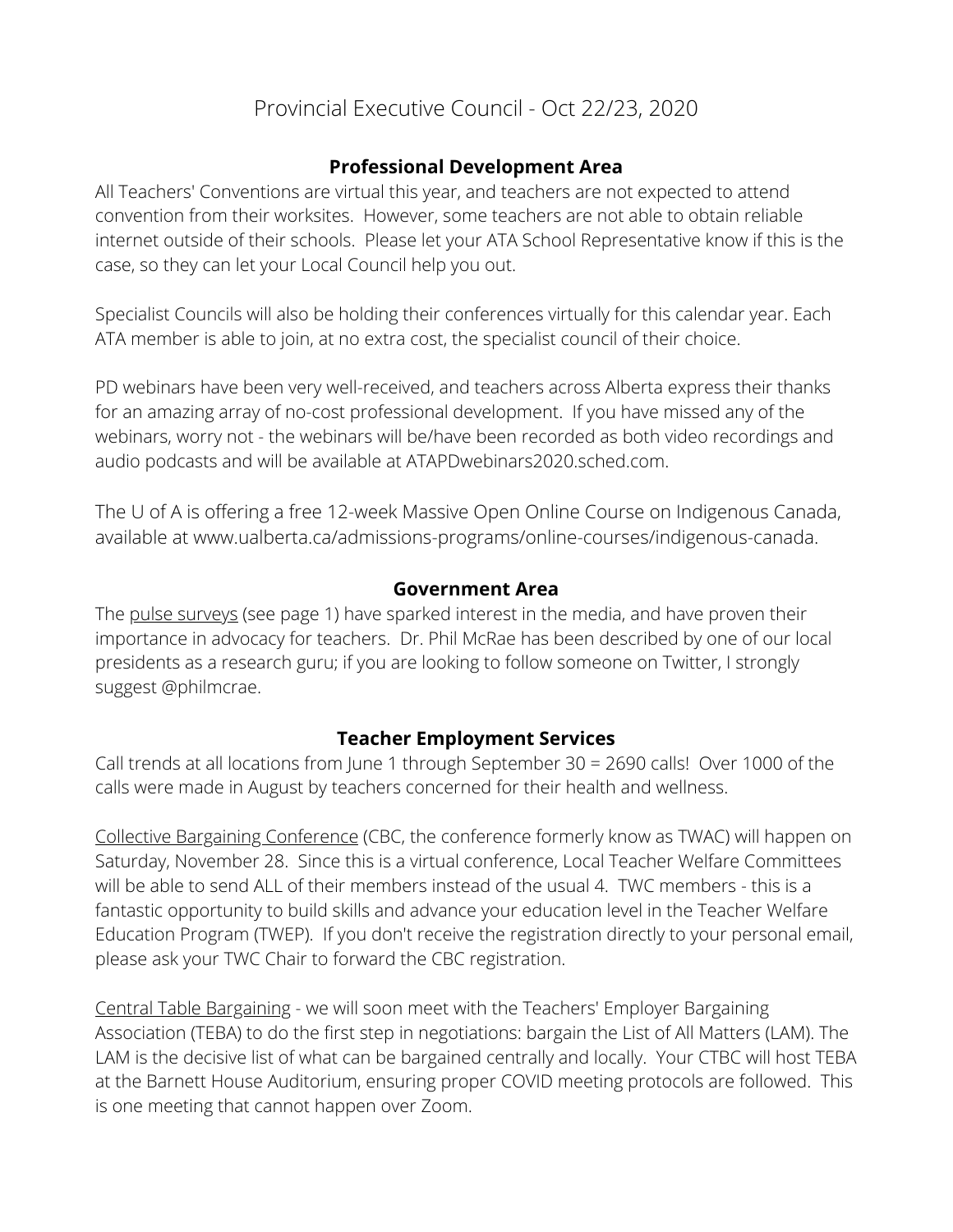# Other Important News

Children are very happy to be back in school, thanks in large part to their teachers, school administrators, and support staff. You need to know that you are doing amazing things, and we would like to showcase it for the public to see. Stay tuned to the ATA News for more info.

Teachers will need to keep track of their **teaching and assignable times** this year, especially with the huge increase to supervision time. The time calculator can be found on the ATA website: My ATA -> Pay & Benefits -> Assignable Time Calculators. If you are going to be close to your 907/1200 limits, you will need to let your school's administration team know. Please remember that administrators are fellow ATA members and have been working really hard without much of a summer break. Most of us are stressed out like no other year, and it's just the beginning of the year. Conversations with your fellow ATA members should be done in a calm manner and follow the Code of Professional Conduct.

"*Compassion fatigue* refers to a condition characterized by emotional and physical exhaustion leading to a diminished ability to empathize or feel compassion for others. This can be regarded as the negative cost of caring." Please visit the Worth Talking About pages to find articles to support your personal care at https://tinyurl.com/atatalkabout

This year's **Beginning Teachers' Conference** was postponed to 2021. In the meantime, five major projects have been advanced to help support our beginning teachers:

- Virtual Event A *Welcome to the ATA* (2021-01-09), 1.
- Virtual Event B *Professional Development Supports at the ATA* (2021-01-16), 2.
- 3. Video Series to orient new teachers to the Association,
- Website Updates and Social Media a dedicated part of the website to new teachers, 4.
- 5.Care Kit for Beginning Teachers a little something to help you out.

The **Women in Leadership Committee** is looking for speakers for their virtual symposium (2021 March 5-6). Contact (ASAP) Barnett House if you would like to be a presenter.

### **ASEBP** - Changes to Extended Health Care provisions:

- 1. No frequency limitation for children who need prosthetic limbs (was once every 3 years),
- 2. Add hearing tests (max. \$70) every 3 years to the hearing aid benefit,
- Batteries for cochlear implants is added to the hearing aid benefit, 3.
- Limit the TENS machines to \$150 every 3 years with a lifetime max of \$300. 4.

**Pride and GSA** - Association-branded waterless tattoos and limited-edition rainbow sunglasses will be made available to order for locals that participate in Pride celebrations. The ninth annual Student Gay-Straight Alliance Conference will be held online in just a couple of weeks (2020 NOV 11-15 during non-school hours). It is open to Jr and high school students and GSA Advisors. There is no cost, but you must register to attend (check teachers.ab.ca).